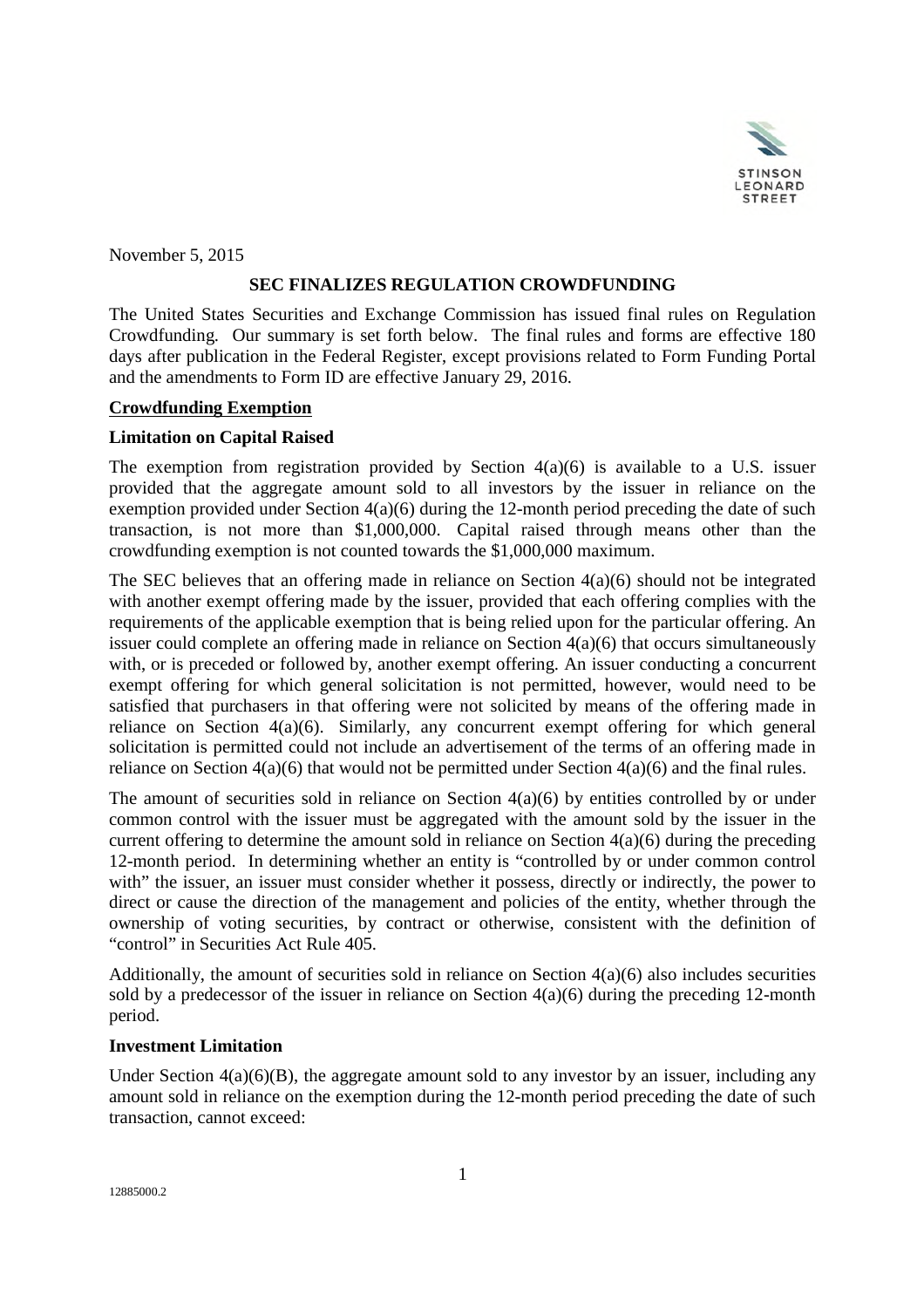

- $\bullet$  if either annual income or net worth is less than \$100,000, the greater of \$2,000 or 5 percent of the lesser of the investor's annual income or net worth; or
- if both annual income and net worth are \$100,000 or more, 10 percent of the lesser of the investor's annual income or net worth, not to exceed an amount sold of \$100,000.

Additionally, during the 12-month period, the aggregate amount of securities sold to an investor through all crowdfunding offerings may not exceed \$100,000. Issuers are allowed to rely on efforts that an intermediary is required to undertake in order to determine that the aggregate amount of securities purchased by an investor does not cause the investor to exceed the investment limits as a result of purchasing securities in the issuer's offering, provided that the issuer does not have knowledge that the investor had exceeded, or would exceed, the investor limits as a result of purchasing securities in the issuer's offering.

The rules require a natural person's annual income and net worth to be calculated in accordance with the SEC's rules for determining accredited investor status. An investor's annual income and net worth may be calculated jointly with the income and net worth of the investor's spouse. However, when such a joint calculation is used, the aggregate investment of the spouses may not exceed the limit that would apply to an individual investor at that income and net worth level.

## **Transactions Conducted Through an Intermediary**

Under Section  $4(a)(6)(C)$ , a transaction in reliance on Section  $4(a)(6)$  must be "conducted through a broker or funding portal that complies with the requirements of [S]ection 4A(a)." Additionally, for any transaction conducted in reliance on Section  $4(a)(6)$ , an issuer must use only one intermediary (that complies with the requirements of Section 4A(a) and the related requirements in Regulation Crowdfunding) and the transaction must be conducted exclusively on the intermediary's platform. The rules require an issuer to use only one intermediary because:

- The SEC believes a central tenet of the concept of crowdfunding is presenting members of the crowd with an idea or business so members of the crowd can share information and evaluate the idea or business. Allowing an issuer to conduct a single offering or simultaneous offerings in reliance on Section 4(a)(6) through more than one intermediary would diminish the ability of the members of the crowd to effectively share information, because, essentially, there would be multiple "crowds."
- Due to differing practices among intermediaries, were multiple intermediaries to conduct a single offering or simultaneous offerings, this could result in significant differences among such offerings and the information available to the crowds.
- Allowing an issuer to conduct an offering using more than one intermediary would make it more difficult for intermediaries to determine whether an issuer is exceeding the \$1 million aggregate offering limit.

Although the statute does not expressly require it, the SEC believes that in enacting Section 4(a)(6)(C), Congress contemplated that crowdfunding transactions made in reliance on Section 4(a)(6) and activities associated with these transactions would occur over the Internet or other similar electronic medium that is accessible to the public. The SEC believes that an "onlineonly" requirement enables the public to access offering information and share information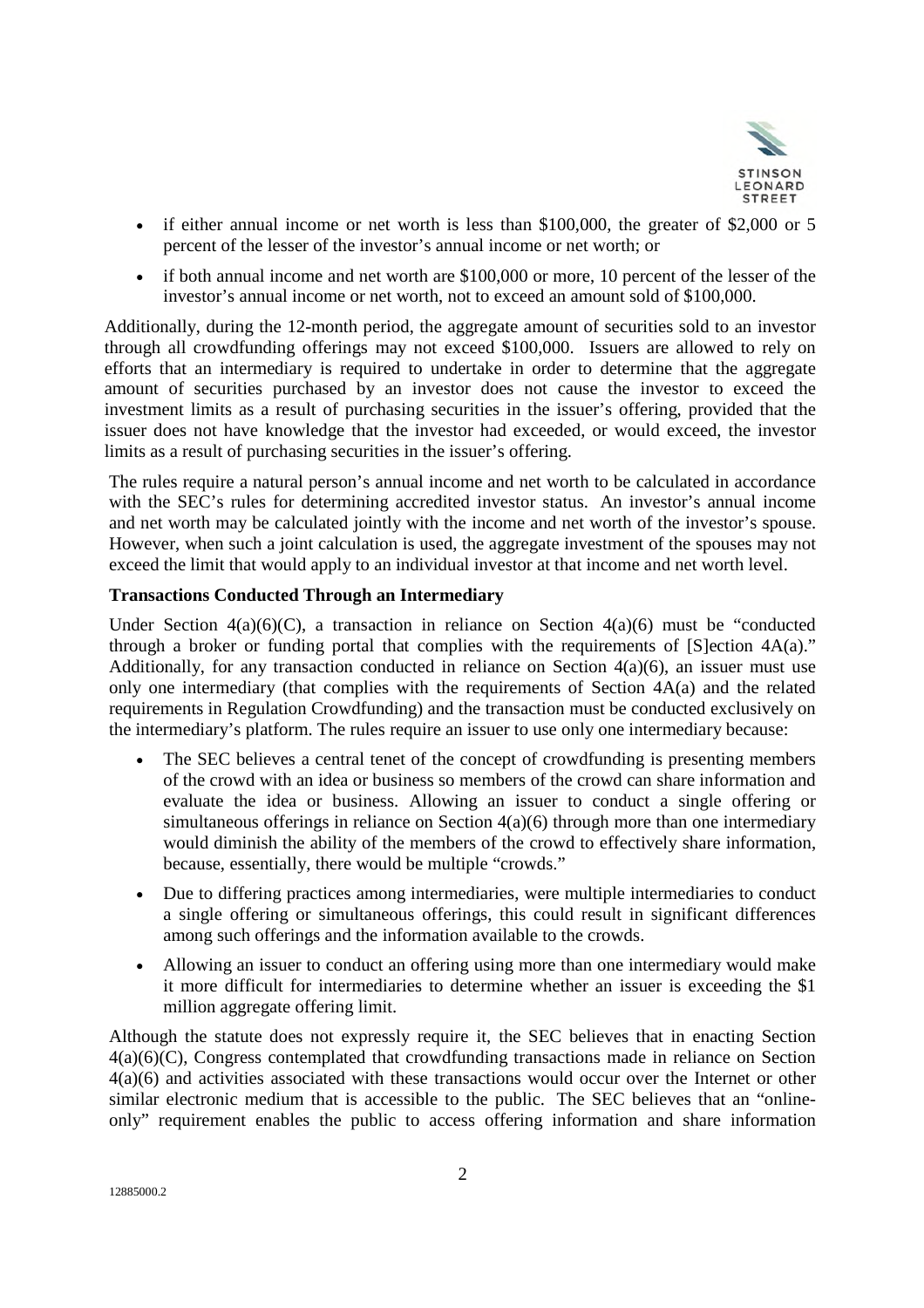

publicly in a way that will allow members of the crowd to decide whether or not to participate in the offering and fund the business or idea. The rules require that an intermediary, in a transaction involving the offer or sale of securities in reliance on Section  $4(a)(6)$ , effect such transactions exclusively through an intermediary's platform.

The SEC defines the term "platform" to mean "a program or application accessible via the Internet or other similar electronic communication medium through which a registered broker or a registered funding portal acts as an intermediary in a transaction involving the offer or sale of securities in reliance on Section  $4(a)(6)$  of the Securities Act (15 U.S.C. 77d(a)(6))".

## **Exclusion of Certain Issuers from Eligibility under Section 4(a)(6)**

These following issuers are excluded from relying on the crowdfunding exemption:

- issuers not organized under the laws of a state or territory of the United States or the District of Columbia;
- issuers that are subject to Exchange Act reporting requirements;
- investment companies as defined in the Investment Company Act or companies that are excluded from the definition of investment company under Section 3(b) or 3(c) of the Investment Company Act;
- any issuer that has sold securities in reliance on Section 4(a)(6) if the issuer has not filed with the Commission and provided to investors, to the extent required, the ongoing annual reports required by Regulation Crowdfunding during the two years immediately preceding the filing of the required new offering statement;
- issuers subject to the "bad boy" disqualifiers in Section 302(d) of the JOBS Act; and
- any issuer that has no specific business plan or has indicated that its business plan is to engage in a merger or acquisition with an unidentified company or companies.

## **Issuer Requirements**

#### **Offering Statement Disclosure Requirements**

The final rules under Regulation Crowdfunding create new Form C that issuers will use to file the required disclosures and related information with the SEC. Form C itself will be filed in the standard format of eXtensible Markup Language (XML), but the SEC is not mandating any specific media format for any and all attachments or exhibits to the offering statement.

#### *Issuer Information; Officer and Directors; and Certain 20% Beneficial Owners*

The SEC has adopted the issuer, officer and director, and 20% beneficial owners disclosure requirements largely as proposed. Issuers must identify these persons "as of the most recent practicable date, but no earlier than 120 days prior to the date the offering statement or report is filed." As opposed to Regulation A required disclosures, Regulation Crowdfunding disclosures related to the business experience of directors and officers must only cover the previous three, rather than five, years. Additionally, issuers offering securities under the Regulation Crowdfunding regime must disclose their website address. The SEC believes that given the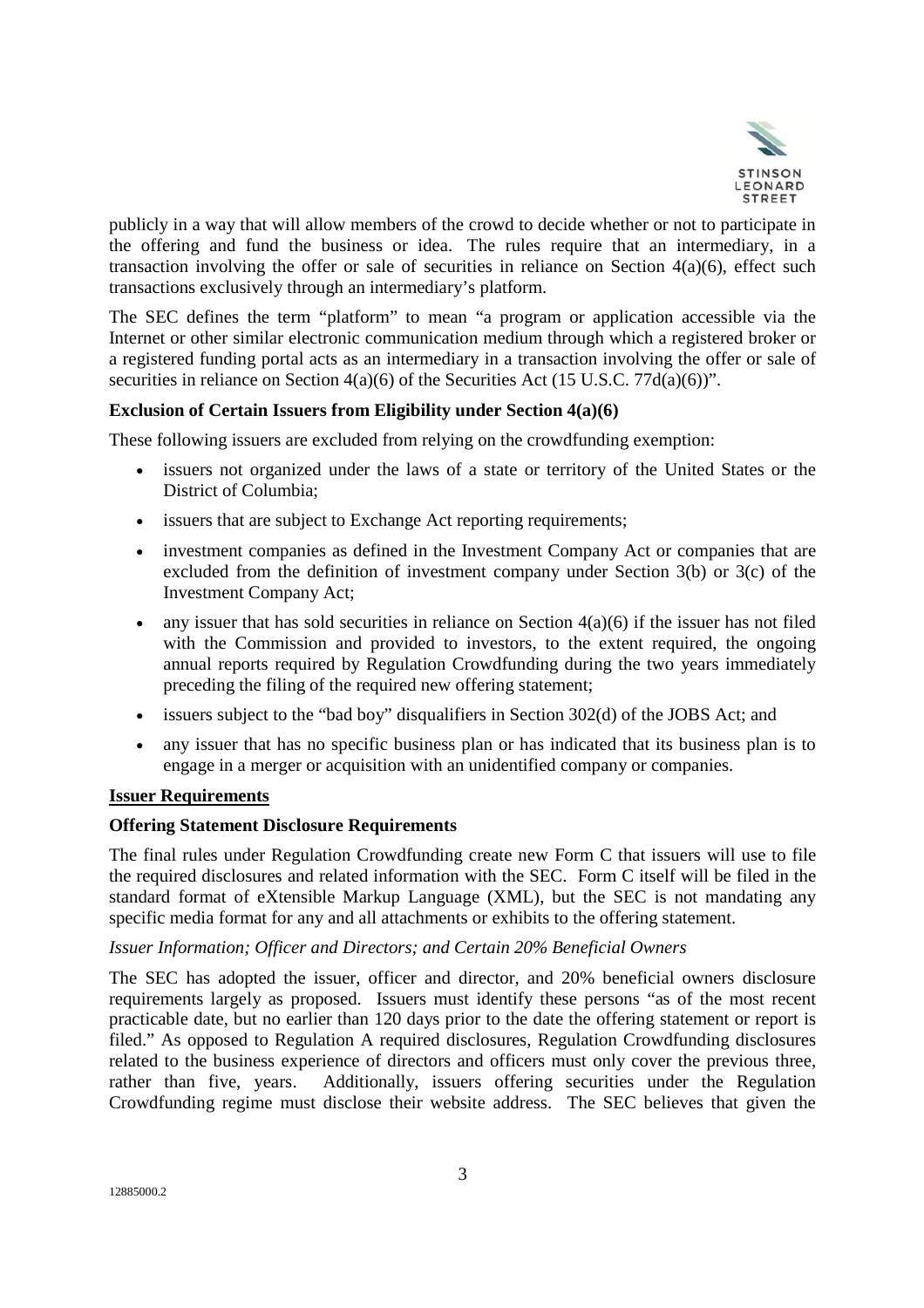

Internet-based nature of Crowdfunding, all issuers will have websites or will be able to create them at a small cost. *Business Plan and Use of Proceeds*

The SEC did not modify Rule 201(d) with regard to the requirements that the issuer disclose information about its business and business plan. The final requirement, therefore, is very flexible and issuers will be allowed to tailor their disclosures according to their particular business and stage of development.

As adopted in the final rules, the use of proceeds disclosure will require issuers to provide a reasonably detailed description of the purpose of the offering, such that investors will be able to understand how the proceeds will be used by the issuer. According to the SEC, instead of providing formulaic requirements, the key for this disclosure is for issuers to provide the appropriate level of detail to potential investors so they will be able to make an informed decision.

#### *Target Offering Amount and Deadline*

The final disclosure rule related to the target offering amount is unmodified from the proposed rule. Under this rule, issuers will be required to disclose both the target offering amount as well as the total amount it will be willing to accept. Therefore, for example, if an issuer sets a target amount of \$100,000 but is willing to accept up to \$1,000,000, the issuer must disclose both amounts in its offering statement.

#### *Additional Disclosures*

Rule 201 contains a lengthy list of additional factual and business information that must be disclosed by the issuer to the SEC and the intermediary, including information on such topics as identities of intermediaries, intermediary compensation, legends, employee statistics, risk factors, indebtedness, and related-party transactions. For the most part, the disclosure requirements detailed in the proposed rules have been adopted with minimal modifications. The most noteworthy modifications from the proposed rules are summarized below.

- An added Rule 10b-5 type requirement to "disclose any material information necessary in order to make the statements made, in light of the circumstances under which they were made, not misleading."
- Modification of the required disclosure of the compensation to be paid to the intermediary so that it may be disclosed either as a dollar amount, percentage of the offering amount or as a good faith estimate if the exact amount is not available at the time of the filing.
- An added requirement to disclose the location on an issuer's website where prospective investors will be able to access the issuer's annual report (including the date on which the report will be available).
- An added requirement to disclose whether the issuer or any of its predecessors had previously failed to comply with ongoing reporting requirements of Regulation Crowdfunding.

### *Discussion of Financial Condition and Financial Disclosures*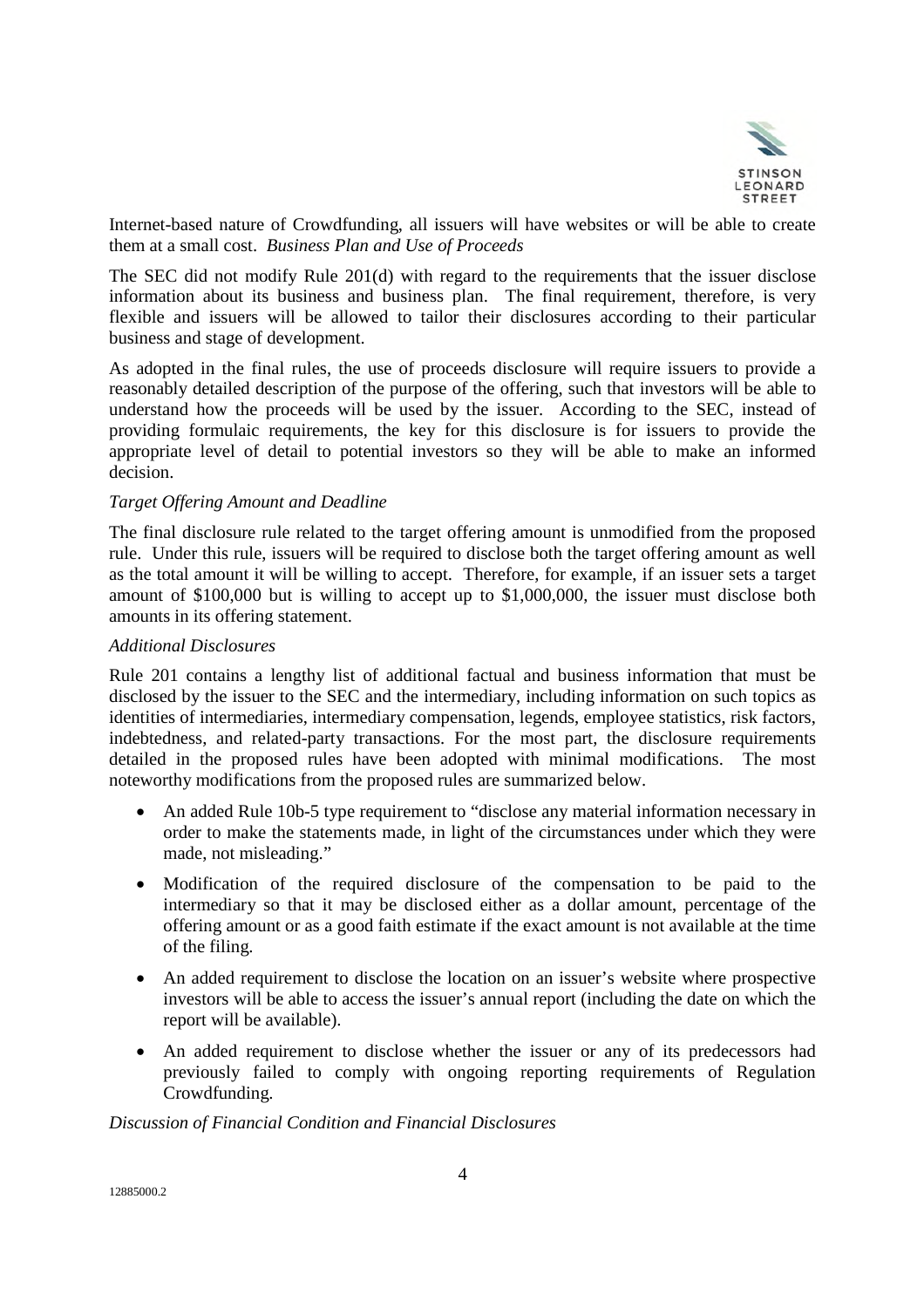

The SEC has only made a few technical clarifications to the proposed rules regarding the discussion of financial condition and financial disclosures. The SEC notes that the discussion should focus, to the extent material, on the issuer's operational history as well as its liquidity and capital resources. Additionally, issuers should explain their access to other sources of capital, such as lines of credit, to the extent these disclosures do not overlap with the discussion of business or business plan.

The SEC has modified the requirements on financial disclosures in the final rules. The disclosure requirements are based on the amount of securities offered and sold. The following list of requirements has been reproduced from the final rules release:

- For issuers offering \$100,000 or less: disclosure of the amount of total income, taxable income and total tax as reflected in the issuer's federal income tax returns certified by the principal executive officer to reflect accurately the information in the issuer's federal income tax returns (in lieu of filing a copy of the tax returns), and financial statements certified by the principal executive officer to be true and complete in all material respects. If, however, financial statements of the issuer are available that have either been reviewed or audited by a public accountant that is independent of the issuer, the issuer must provide those financial statements instead and need not include the information reported on the federal income tax returns or the certification of the principal executive officer.
- Issuers offering more than \$100,000 but not more than \$500,000: financial statements reviewed by a public accountant that is independent of the issuer. If, however, financial statements of the issuer are available that have been audited by a public accountant that is independent of the issuer, the issuer must provide those financial statements instead and need not include the reviewed financial statements.
- Issuers offering more than \$500,000: For issuers offering more than \$500,000 but not more than \$1 million of securities in reliance on Regulation Crowdfunding for the first time: financial statements reviewed by a public accountant that is independent of the issuer. If, however, financial statements of the issuer are available that have been audited by a public accountant that is independent of the issuer, the issuer must provide those financial statements instead and need not include the reviewed financial statements.
- For issuers that have previously sold securities in reliance on Regulation Crowdfunding: financial statements audited by a public accountant that is independent of the issuer.

In order for a public accountant to be "independent" from the issuer, one of two conditions must be satisfied: (a) the public accountant complies with the SEC's independence rules set forth in Rule 2-01 of Regulation S-X, or (2) the public accountant complies with the independence standards of AICPA. Finally, it should be noted that the final rules confirm that no issuers is exempt from the financial statement requirements under any circumstances.

## *Progress Updates*

The major change from the proposed crowdfunding rules related to progress statements is that, under the final rules, issuers may satisfy the progress updating requirements by "relying on the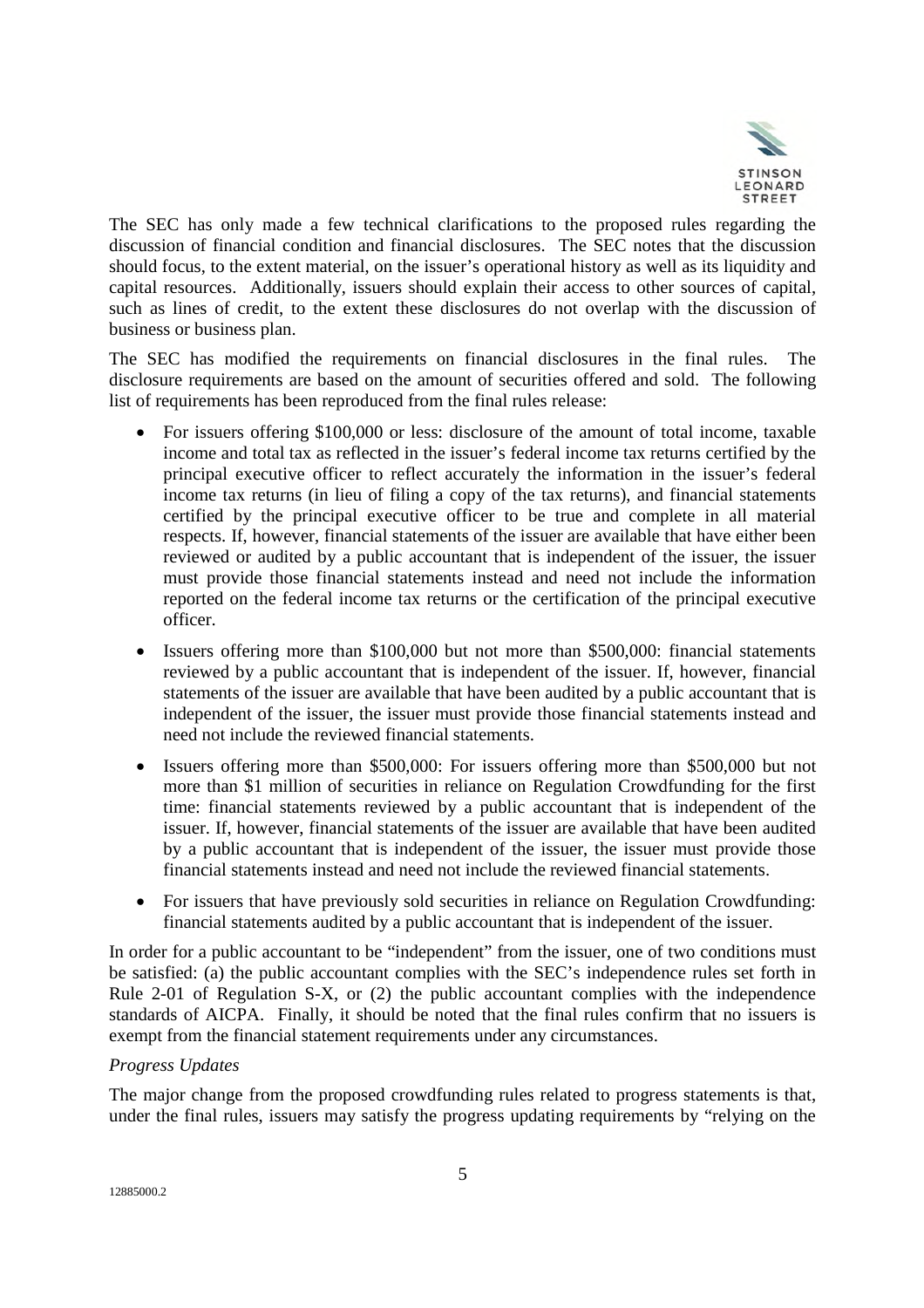

relevant intermediary to make publically available on the intermediary's platform frequent updates about the issuer's progress toward meeting the target offering amount." When the issuer decides to close the offering, they will still be required to file Form C-U with the SEC, as contemplated in the proposed rules.

### **On-Going Reporting Requirements**

Under the final rules, issuers will be required to file annual reports with the commission within 120 days of the end of the fiscal year covered in the report. The rules also require issuers to post these annual reports on their websites. As opposed to the high level of public accountant involvement in preparing financial statements in connection with the offering statement, the SEC has relaxed the level of involvement for financial statements included with the annual reports. The final rules only require the issuer's principal executive officer to certify that the financial statements are true and complete in all material respects. Apart from the diminished requirements for annual report financial statements, however, all other information contained in the offering statement must be included in the crowdfunding issuer's annual reports.

With regard to the final rules on termination of the on-going reporting requirement, the SEC adopted as proposed the three circumstances as previously drafted and added two additional circumstances that will trigger the end of the on-going reporting obligation. The circumstances that will end the on-going reporting requirement are: (a) when the issuer is required to file Exchange Act reports; (b) when the issuer has filed at least one annual report and has fewer than 300 holders of record; (c) when the issuer has filed at least three annual reports and has total assets that do not exceed \$10 million; (d) when the issuer or another party purchases or repurchases all of the securities issued pursuant to the crowdfunded offering, including repayment in full of all debt securities; or (e) the issuer liquidates or dissolves in accordance with state law.

#### **Form C and Filing Requirements**

The final rules related to Form C and the related filing requirements largely parrot the proposed rules. The SEC, however, did make a few changes worth noting. First, as alluded to above, all exhibits required or permissible under the rules will be allowed to take the portable document format ("PDF") as official filings. Second, the proposed Form C-A to be used for amendments to the offering statement has been changed in name to Form C/A in order to remain consistent with the SEC's other form-naming conventions. Third, a new Form C-AR/A will be available for issuers when amending annual reports. Fourth, the XML-based portion of Form C will require issuers to check applicable boxes indicating the state jurisdiction in which it plans to offer securities, with the justification that including such information will aid state authorities who still maintain antifraud authority over crowdfunding offerings. Fifth, an optional Q&A section has been added to Form C that will afford issuers the option to include information not required to be included in the XML format all in one place.

#### **Prohibition on Advertising Terms of the Offering**

The final crowdfunding rules related to the prohibition on advertising the offering terms will look familiar to those who read the proposed rules carefully. Crowdfunding advertising notices may only include the following information: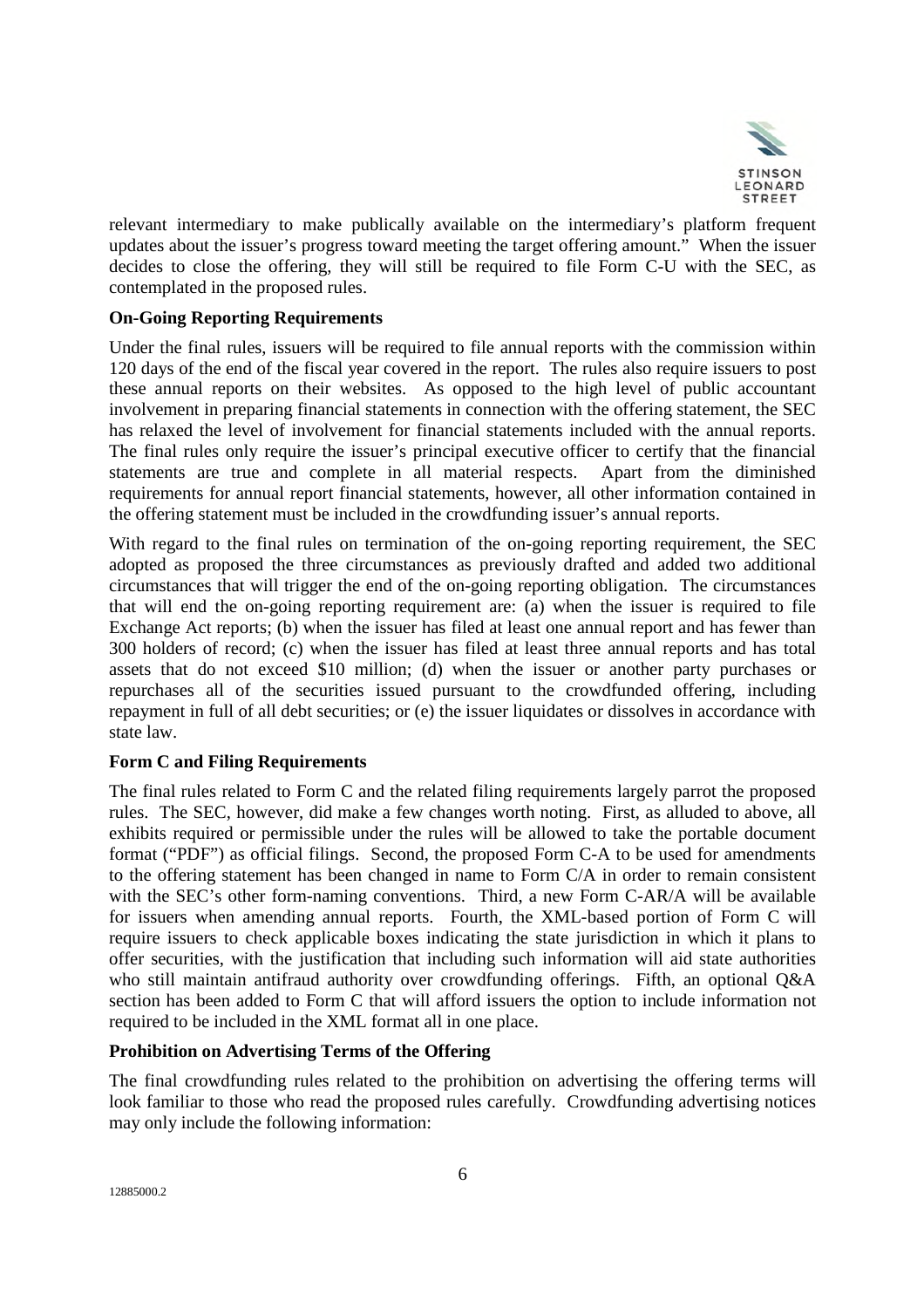

- A statement that the issuer is conducting an offering, the name of the intermediary through which the offering is being conducted and a link directing the investor to the intermediary's platform;
- $\bullet$  the terms of the offering; and
- factual information about the legal identity and business location of the issuer, limited to the name of the issuer of the security, the address, phone number and website of the issuer, the e-mail address of a representative of the issuer and a brief description of the business of the issuer.

The "terms of the offering" only include: (a) the amount of securities offered; (b) the nature of the securities; (c) the price of the securities; and (d) the closing date of the offering period. Although these are substantially similar to "tombstone ads" under Securities Act Rule 134, the permitted crowdfunding notices will require a statement (for example, a hyperlink) directing the investor to the intermediary's online platform.

Although the content of information an issuer may disseminate in a notice is admittedly limited, the SEC will not regulate the medium through which the notice is transmitted. Therefore, in the view of the SEC, "the final rules will allow issuers to leverage social media to attract investors, while at the same time protecting investors by limiting the ability of issuers to advertise the terms of the offering without directing them to the required disclosure."

Additionally, the final rules permit the issuer to communicate directly with investors about the terms of the offering through the channels provided on the intermediary's platform, as long as the issuer clearly identifies itself. The SEC believes that one of the keys to crowdfunding is the ability of crowd members to communicate with each other in order to determine which ideas or companies are worth funding. According the SEC, the issuer should be given an opportunity to respond to questions about the terms of the offering as well as communicate directly with investors through the communication channels available on the intermediary's website. All of the rules related to the prohibition on advertising the terms of the offering apply to any person acting on behalf of the issuer.

#### **Compensation of Persons Promoting the Offering**

The final rules about the compensation of persons promoting the offering were finalized as proposed with one clarification that broadens the term "acting on behalf of the issuer" to include all persons compensated by issuers for *any* reason (i.e. employees) regardless of whether the compensation is related to promoting the offering. Under the final rules, an issuer or a person acting on the issuer's behalf can compensate someone for promoting the offering, but only if the promotional activities takes place through the communication channels provided by an intermediary, and only if the issuer "takes reasonable steps" to ensure that the promoter clearly discloses the receipt of such compensation along with any communication regarding the offering.

#### **Other Issuer Requirements**

### *Oversubscriptions*

Regardless of the structure of the offering, all crowdfunding issuers must describe how securities in oversubscribed offerings will be allocated. The SEC will not, on the other hand, limit the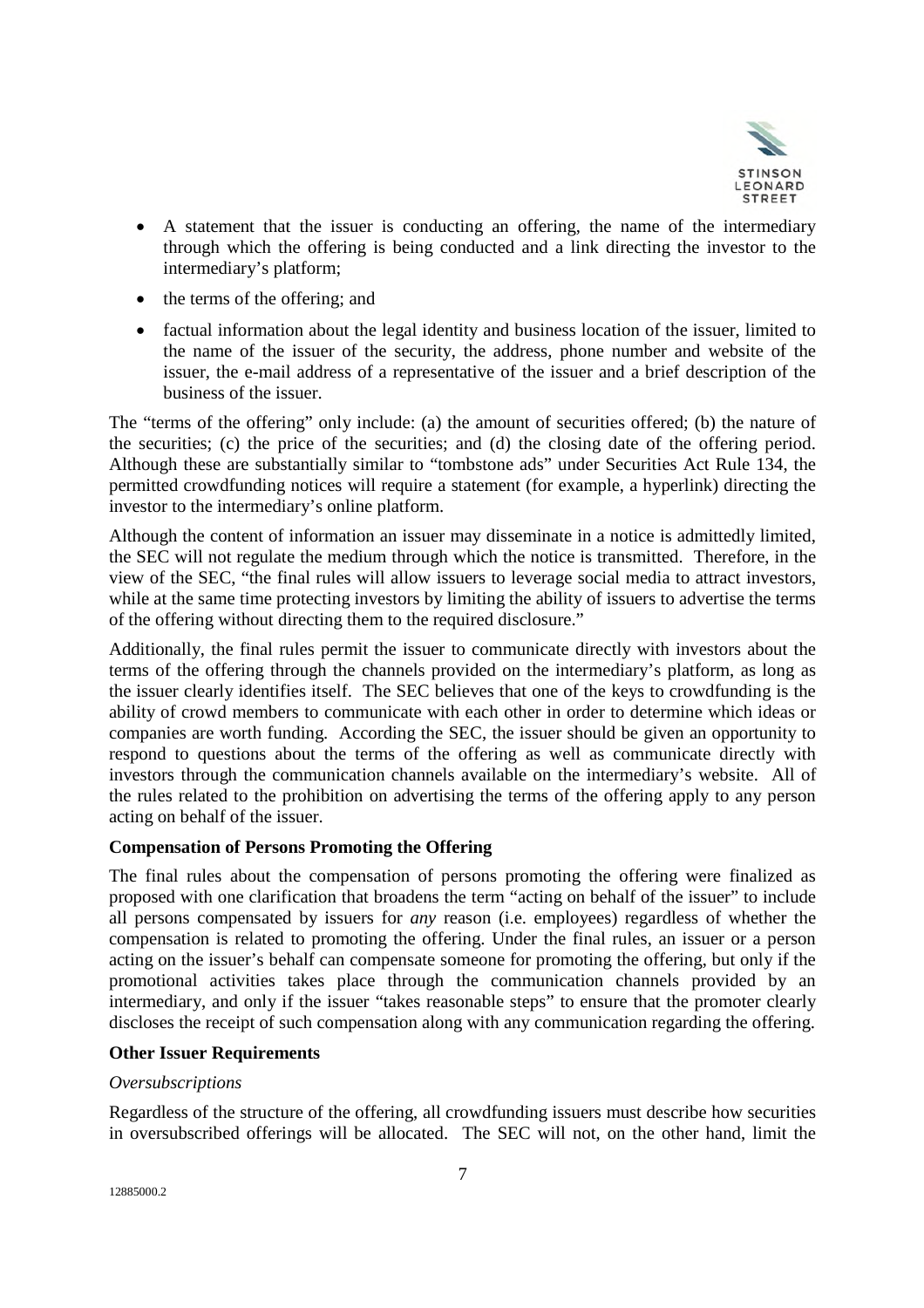

amount of nor prescribe how to allocate oversubscriptions. All that is required of issuers is to abide by the annual \$1 million limit and disclose in the offering statement how much it will be willing to accept, the allocation, and intended purpose of, amounts raised in oversubscriptions.

# *Offering Price; Types of Securities Offered; and Valuation*

Consistent with the proposed rules, the final rules about offering price will not require listing a fixed price or prohibit dynamic pricing. Additionally, the final rules do not limit the type of securities offered and do not require any specific method for valuing the securities.

## **Intermediaries and Requirements**

Section  $4(a)(6)(C)$  of the Securities Act requires that a crowdfunded offering must be conducted through a registered broker-dealer or funding portal registered with the SEC pursuant to Section 4A(a)(1) of the Securities Act and Rule 400 of Regulation Crowdfunding (each an "intermediary"). A crowdfunding intermediary must also be a member of a national securities association that is registered with the SEC under Section 15A of the Exchange Act – currently the only such association in existence is FINRA. Regulation Crowdfunding does not impose any licensing, testing, or qualification requirements with respect to associated persons of funding portals, instead relying on FINRA or another registered national securities association to provide for such requirements if it deems them necessary.

## **Restriction on Financial Interests**

Section  $4A(a)(11)$  of the Securities Act requires intermediaries to prohibit their directors, officers, partners, or persons occupying similar roles from having any "financial interest" (basically an equity interest) in an issuer, and Rule 300(b) implements this prohibition. Although the proposed rules prohibited intermediaries from having any financial interest in an issuer, as well, final Rule 300(b) allows an intermediary to receive a financial interest in an issuer using its services provided that: (i) the financial interest is received as compensation for services in connection with the crowdfunded offering on the intermediary's platform, and (ii) the financial interest consists only of the same securities offered to investors in the offering. Note that if an intermediary will receive a financial interest as compensation for its services, the intermediary will need to disclose this arrangement to investors at the time of account opening under Rule 302(d) and upon confirmations of investments under Rule 303(f).

## **Measures to Reduce the Risk of Fraud**

Regulation Crowdfunding requires intermediaries to take certain steps to reduce the risk of fraud. A number of these measures require the intermediary to have a "reasonable basis" for believing certain information. In this context, having a reasonable basis does not require any particular prescribed level of due diligence by the intermediary, and the intermediary is permitted to "reasonably rely" on the representations of an issuer or an investor, provided that the intermediary does not have knowledge to the contrary or knowledge of facts and circumstances that would cause a reasonable person to doubt the credibility of the representations.

An intermediary must have a reasonable basis to believe that a crowdfunding issuer is in compliance with Section 4(a)(6) of the Securities Act and Regulation Crowdfunding. An intermediary has a responsibility to assess whether it can reasonably rely on the representations,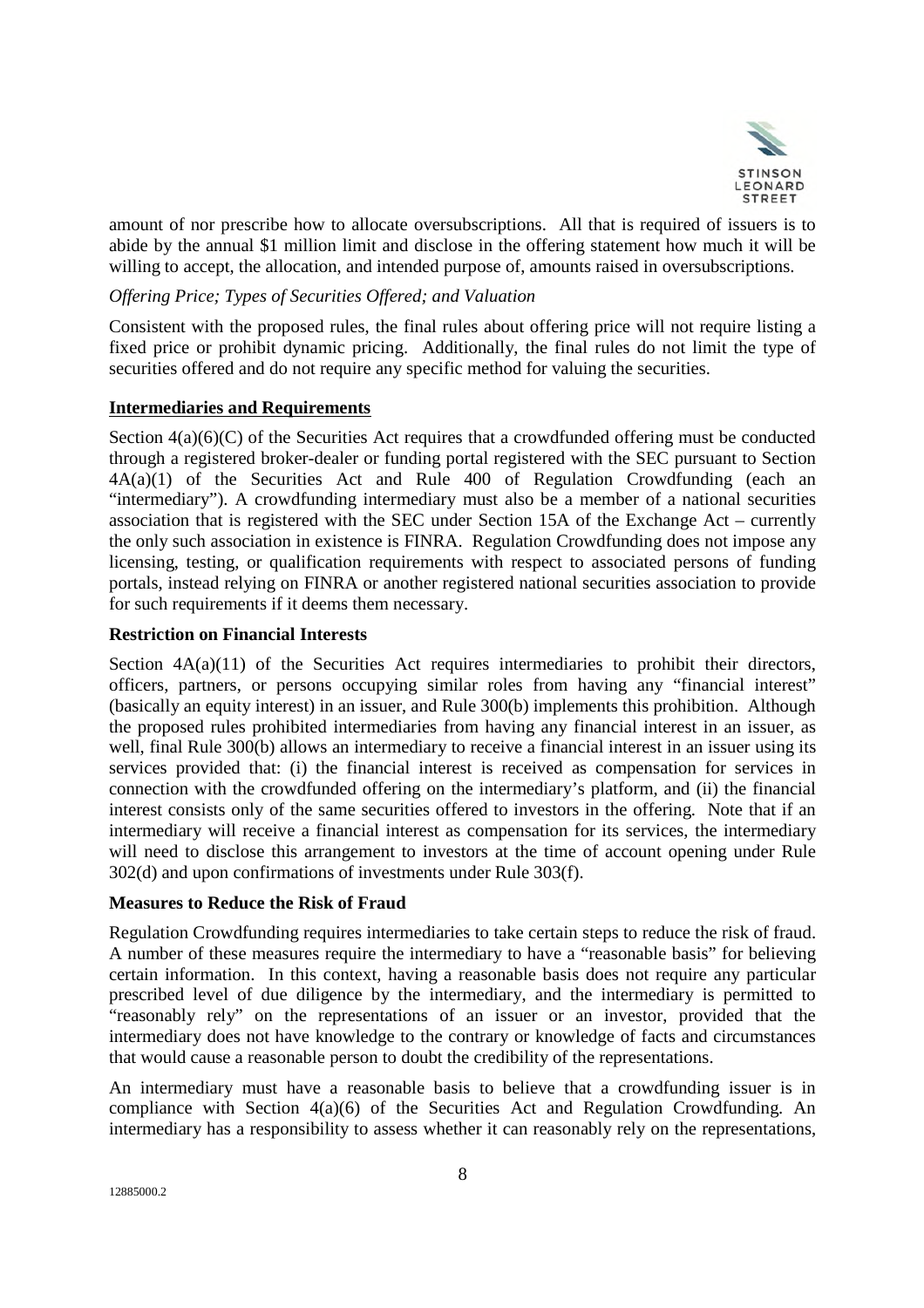

and should consider, for example, whether the representation given by the issuer is detailed enough to indicate that the issuer is aware of its obligations.

An intermediary must have a reasonable basis to believe that the issuer has established a system for keeping accurate records relating to the holders of securities offered through the intermediary. In a change from the proposed rule, the intermediary will be deemed to have satisfied its "reasonable basis" belief obligation if the issuer engages the services of a transfer agent registered under Section 17A of the Exchange Act.

An intermediary is required to deny access to its platform if it has a reasonable basis to believe that an issuer or any officer, director, or 20% owner is subject to a disqualification under Rule 503 of Regulation Crowdfunding (the bad boy disqualifications). In addition, an intermediary is require to conduct background and securities enforcement regulatory history checks on each issuer and its officers, directors, and 20% owners.

An intermediary must deny access to an issuer when the intermediary (i) has a reasonable basis for believing that the issuer or the offering presents the potential for fraud or raises other investor protection concerns, (ii) reasonably believes it is unable to adequately or effectively assess the risk of fraud of the issuer or the offering, or (iii) becomes aware (after the issuer has already been granted access to the platform) of information that causes the intermediary to reasonably believe the issuer or the offering presents the potential for fraud or raises other investor protection concerns.

An intermediary does not need to make public or report the fact that it has denied access to an issuer.

#### **Account Opening and Educational Materials**

An investor seeking to purchase securities through an intermediary must comply with the intermediary's account opening procedures and agrees to accept electronic delivery of documents and communications with the intermediary. At the time of account opening, the intermediary is required to inform investors that any person who uses the intermediary's platform to promote an offering and either does so for past or prospective compensation, or is a founder or employee of the issuer, must clearly disclose such compensation or relationship in all communications on the platform. The intermediary must also disclose, at the time of account opening, the manner in which the intermediary will be compensated in connection with offerings on its platform.

An intermediary is required to provide investors with certain educational material regarding its platform and crowdfunded equity offerings in general. As long as the educational materials meet minimum standards prescribed by the SEC and are in plain language, the intermediary has discretion over the form, content, and presentation of the educational materials. The educational materials must be accurate, requiring periodic update by the intermediary. When a material update is made to the educational materials, the intermediary may not accept any further investment commitments until the revised materials have been distributed to all investors. An intermediary is required to obtain a representation from each investor that the investor has reviewed the most recent version of the educational materials. The minimum content requirements for the educational materials are: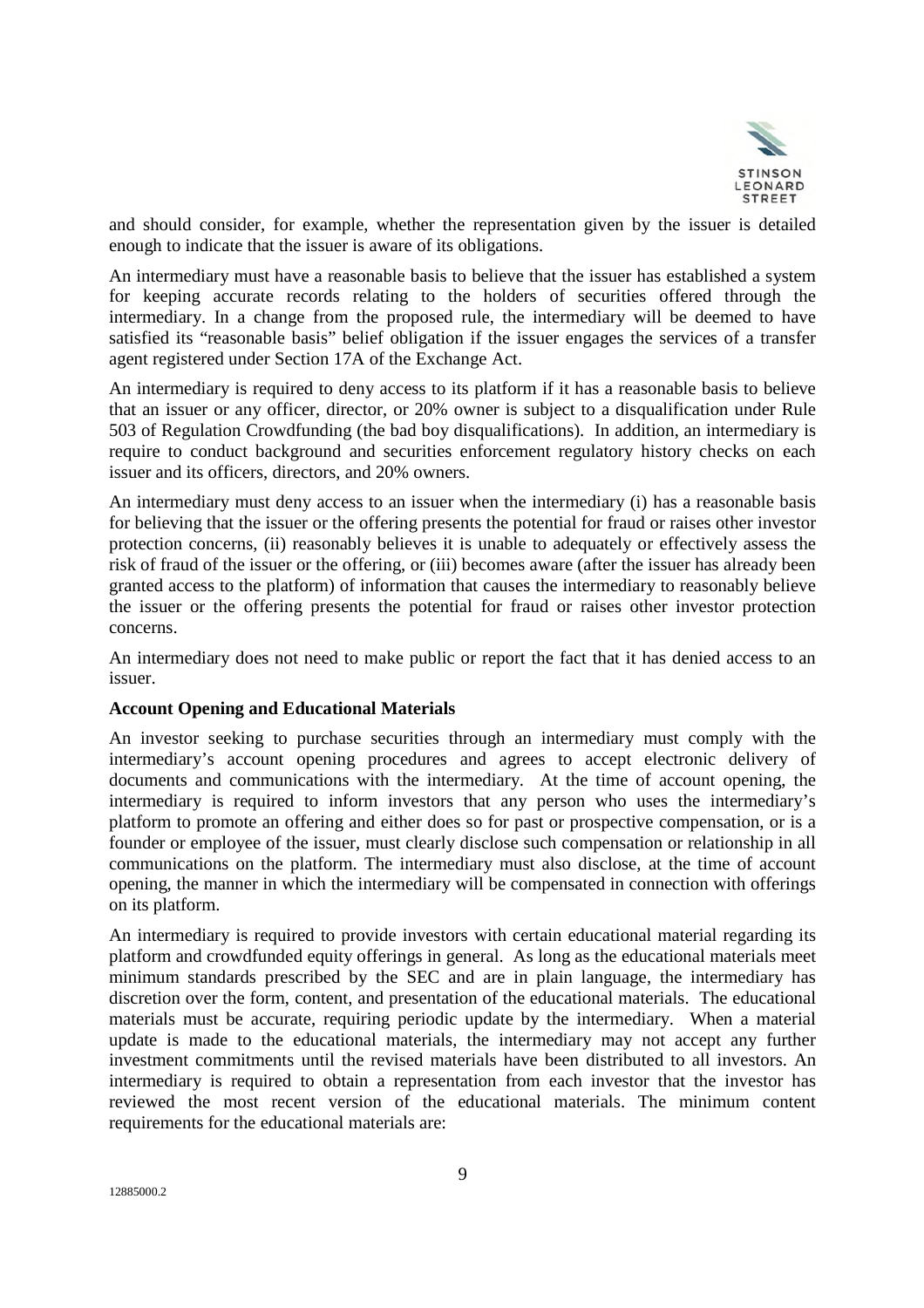

- the process for the offer, purchase and issuance of securities through the intermediary;
- the risks associated with investing in securities offered and sold in reliance on Section 4(a)(6);
- the types of securities that may be offered on the intermediary's platform and the risks associated with each type of security, including the risk of having limited voting power as a result of dilution;
- $\bullet$  the restrictions on the resale of securities offered and sold in reliance on Section 4(a)(6);
- the types of information that an issuer is required to provide in annual reports, the frequency of the delivery of that information, and the possibility that the issuer's obligation to file annual reports may terminate in the future;
- the limitations on the amounts investors may invest, as set forth in Section  $4(a)(6)(B)$ ;
- the circumstances in which the issuer may cancel an investment commitment;
- the limitations on an investor's right to cancel an investment commitment;
- the need for the investor to consider whether investing in a security offered and sold in reliance on Section  $4(a)(6)$  is appropriate for him or her;
- that following completion of an offering, there may or may not be any ongoing relationship between the issuer and intermediary; and
- that in some cases an issuer may cease publishing annual reports and, as a result, the investor may not continually have current financial information about the issuer.

#### **Transaction Requirements**

Intermediaries have a number of obligations relating to issuer information, investor qualification, investor communication, funds management, and investor notices.

## *Issuer Information*

Rule 303(a) of Regulation Crowdfunding requires an intermediary to publicly display on its website any information required to be provided by issuers under Rules 201 and 203(a) of Regulation Crowdfunding (a long list of information about the issuer and its insiders, and SEC Form C: Offering Statement). The information must be made available in a format that can be easily printed, downloaded, and saved, it must be available for at least 21 days prior to selling any securities in the offering, and it must remain available until the offering is completed or cancelled.

#### *Investor Qualification*

Intermediaries have responsibility for ensuring that investors do not exceed the maximum aggregate investment limitations for crowdfunded offerings in a 12 month period. Rule 303(b)(1) requires that, before accepting each investment commitment, the intermediary must have a reasonable basis to believe the investor has not exceeded the applicable limitations in Section  $4(a)(6)(B)$  of the Securities Act. The intermediary will be permitted to reasonably rely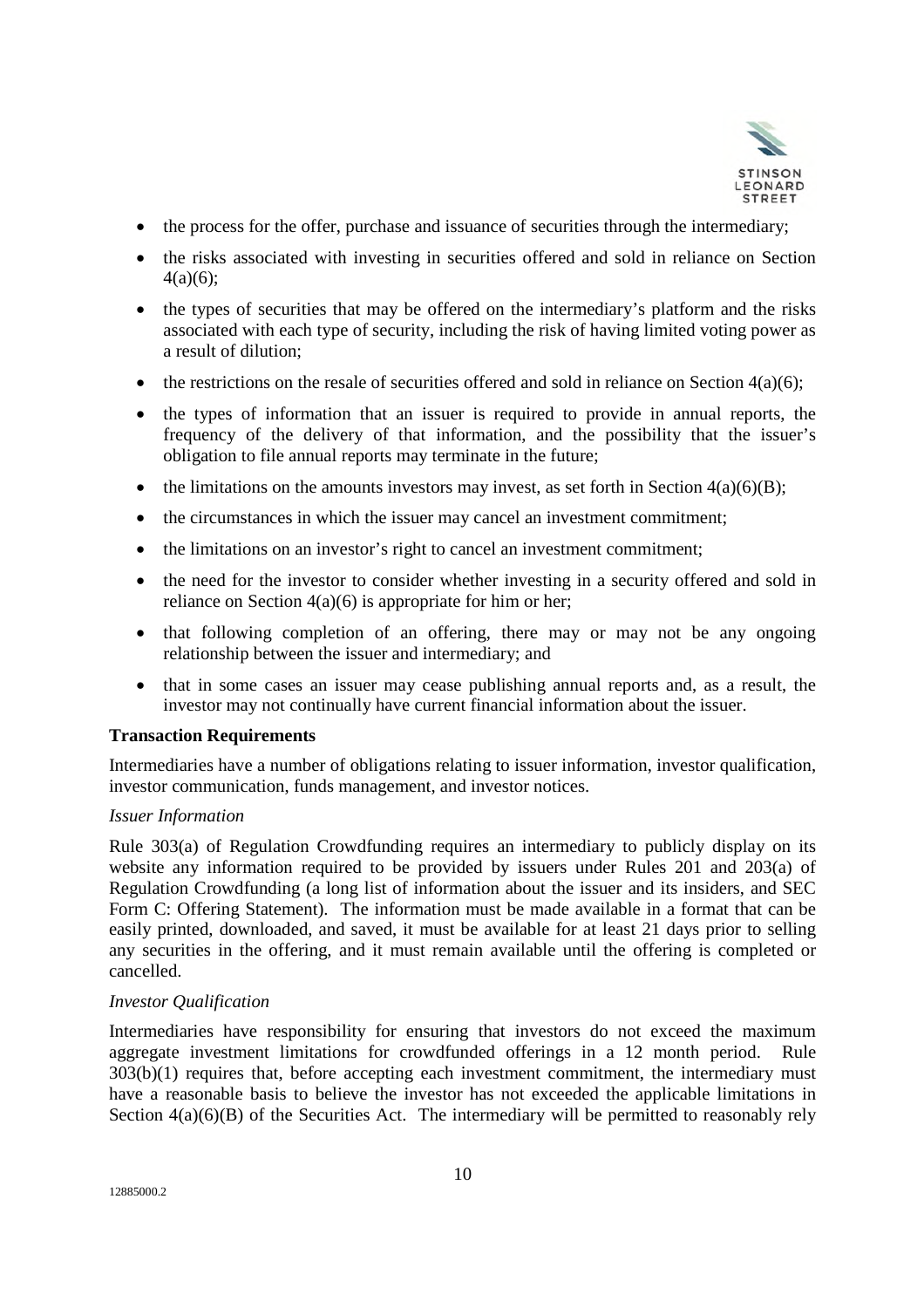

on investor representations as to annual income, net worth, and the amount of other crowdfunding investments in the last 12 months, as well as on information received from centralized data depository of crowdfunding investor information (in the event one is created in the future).

### *Acknowledgement of Risk*

Rule 303(b)(2) requires an intermediary to obtain, before each investment commitment, a representation from the investor that the investor (i) has reviewed the educational materials described above, and (ii) understands that the entire investment may be lost and is in a financial condition to bear such loss. An intermediary is also required, prior to accepting each investment commitment, to obtain answers from the investor to questions demonstrating an understanding that there are limitations on the right to cancel the investment, that the securities are subject to restrictions on transfer, and that the investor should not invest in any crowdfunded offering unless the investor can afford the entire loss of the investment. The form of the questionnaire and acknowledgement are within the discretion of the intermediary.

#### *Communication Channels*

Rule 303(c) requires intermediaries to provide communication channels to permit discussions among investors and between investors and the issuer about offerings on the platform. The discussion channel itself and all comments must be publicly available, but only those persons with an account with the intermediary can be permitted to post comments. The intermediary must require that commenters disclose whether they are compensated promoters of the offering or founders or employees of the issuer in any comments.

#### *Investor Communications and Notices*

Rule 303(d) requires an intermediary to provide a notification (by email or other electronic media) to an investor after the investor's investment commitment has been received. The notice must contain the dollar amount of the investment, the price of the securities, the name of the issuer, and the date and time by which the investor can cancel the investment commitment.

In connection with the completion of an investor's purchase of securities through an intermediary's platform the intermediary must provide the investor with a notice containing information about the purchase, such as the date, type of security, purchase price, specified terms of the security, number of securities sold by the issuer, and the source, form, and amount of compensation earned by the intermediary in connection with the transaction. An intermediary that is a registered broker-dealer is exempt from its obligations under Rule 10b-10 with respect to a transaction for which it complies with this required notification.

If an offering fails to close (for example, because an offering minimum was not achieved), an intermediary must, within five business days, provide investors with notification that the offering has terminated, direct the qualified third party holding investor funds to return those funds to the investors.

#### *Maintenance and Transmission of Funds*

The handling of investor funds by broker-dealers, including a broker-dealer acting as an intermediary in a crowdfunded offering, is governed by Exchange Act Rule 15c2-4. For funding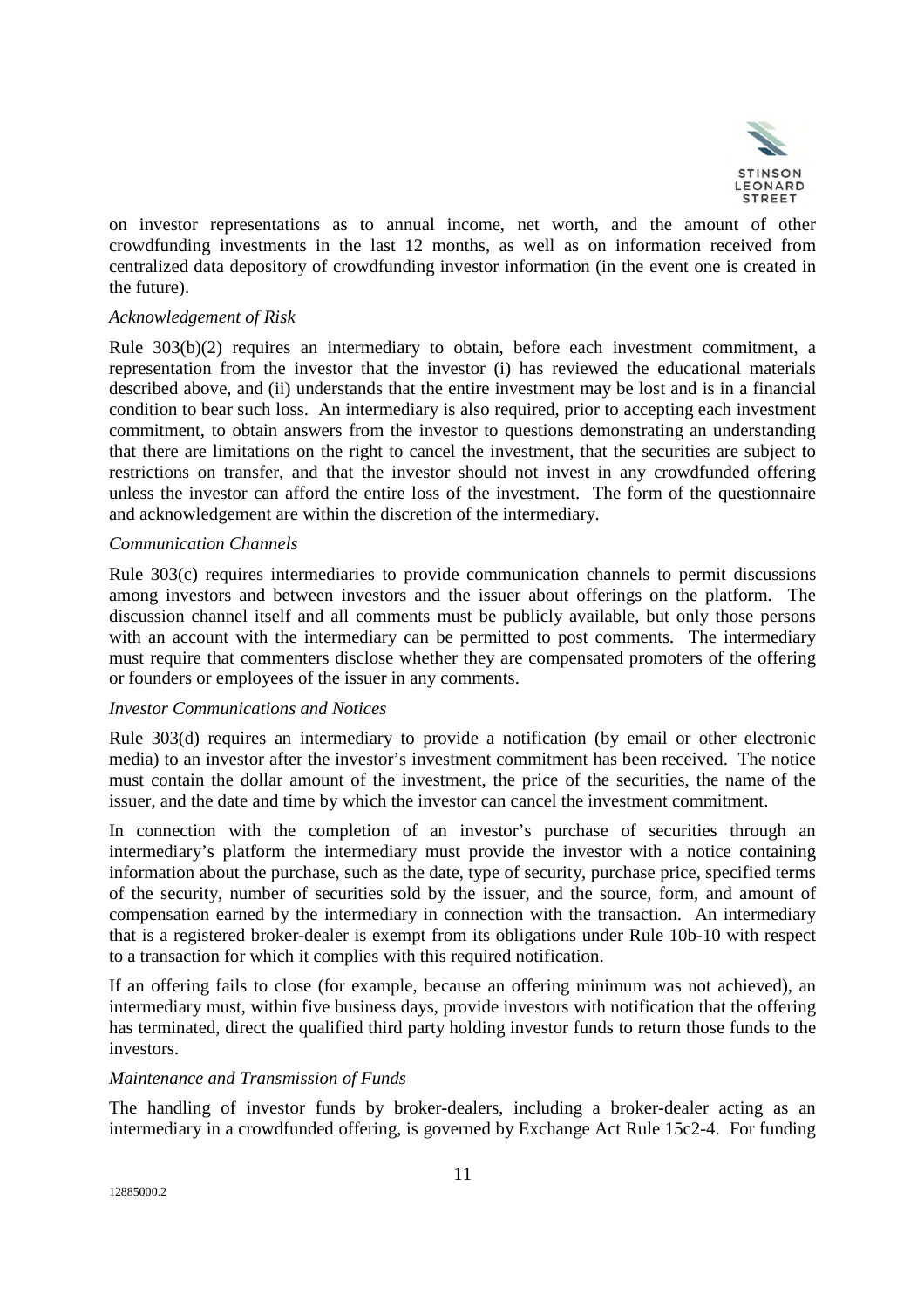

portals, though, Regulation Crowdfunding establishes separate requirements in Rule  $303(e)(2)$ , which requires the funding portal to manage an escrow arrangement with a qualified third party (which includes banks, certain credit unions, and registered broker-dealers that hold funds for customer, broker, or dealer accounts) and to direct the disbursement of funds to the issuer only when (i) the offering target amount has been satisfied, (ii) the cancellation period for all investment commitments has expired, and (iii) at least 21 days have passed since the public posting of offering materials.

## **Investor Rescission Rights**

Investors who have committed to purchase securities in a crowdfunded offering have the unconditional right to rescind that commitment until 48 hours prior to the announced offering closing date. If an issuer proposes to close an offering early (for example, because the target offering amount has been achieved early), all investors must be given at least five business days' notice of the new offering closing date, and the rescission right will apply until 48 hours prior to the new offering closing date.

If there is a material change to the terms of an offering, all investors who have committed to purchase securities in the offering must be provided with a notification indicating the change and stating that, unless the investor re-affirms the intent to invest, the investment commitment will be deemed rescinded.

# **Payments to Third Parties**

Under Rule 305(a), an intermediary cannot compensate any person for providing it with "personally identifiable information" of an investor. Personally identifiable information is broadly defined to include any information that "can be used to distinguish or trace an individual's identity, either alone or when combined with other personal or identifying information that is linked or linkable to a specific individual." In other words, an intermediary can't pay for investor leads or referrals. An intermediary can pay a fixed fee for the service of directing persons to the intermediary's platform (such as through general advertising or hyperlinks).

## **Additional Funding Portal Requirements**

## **Registration Requirement**

Securities Act Section  $4A(a)(1)$  requires that an intermediary facilitating a transaction made in reliance on Securities Act Section 4(a)(6) register with the Commission as a broker or a funding portal. The statute does not, however, prescribe the manner in which a funding portal would register with the Commission. Registration will be made through the EDGAR system. The registration requirements for funding portals are generally consistent with those imposed on broker-dealers, while not as extensive in every aspect.

## *Form Funding Portal*

A funding portal will register with the SEC by filing Form Funding Portal. Form Funding Portal is generally modeled on Form BD, used for the registration of broker-dealers. Before a funding portal will be able to access EDGAR and electronically file Form Funding Portal, it will have to obtain EDGAR access codes and a central index key, or CIK, by creating and submitting a Form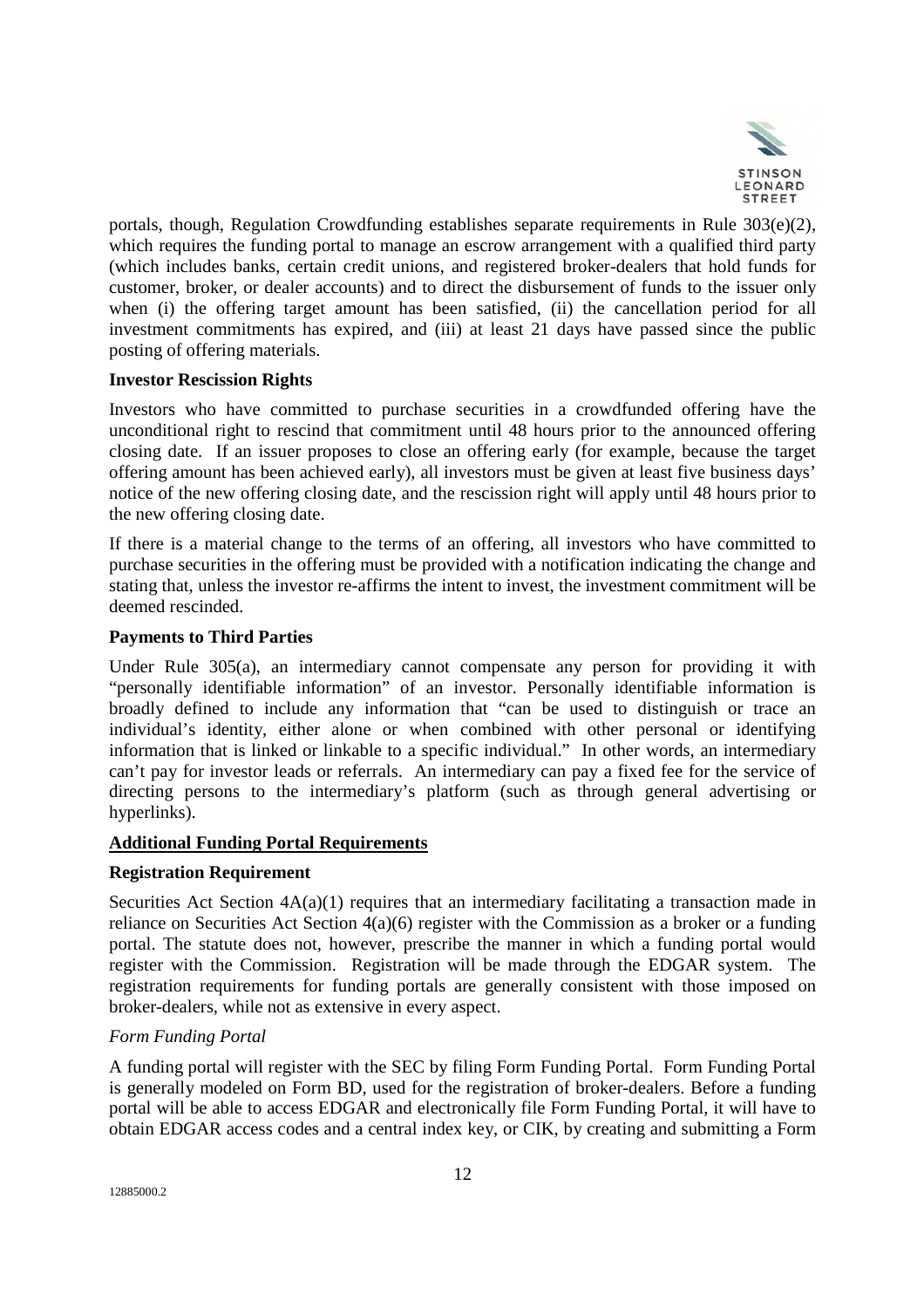

ID with the Commission for authorization to access EDGAR. When a funding portal's registration becomes effective, the information on Form Funding Portal will be made available to the public through EDGAR, with the exception of certain personally identifiable information or other information with significant potential for misuse.

The final rule permits a funding portal to operate multiple website addresses under a single funding portal registration. Funding portals cannot license or sell their registrations as registrations are not transferrable among entities.

## *Fidelity Bond*

In a departure from the proposed rules, the SEC decided not to adopt a requirement that funding portals post a fidelity bond.

### **Exemption from Broker-Dealer Registration**

Exchange Act Section 3(h)(1), which was added by Section 304(a) of the JOBS Act, directs the Commission by rule to exempt, conditionally or unconditionally, a registered funding portal from the requirement to register as a broker or dealer under Exchange Act Section 15(a), subject to certain limitations.

The exemption adopted by the SEC is set forth in Rule 401. The exemption applies only to funding portals that are registered with the SEC.

### **Safe Harbor for Certain Activities**

#### *Selecting Entities*

A funding portal cannot give investment advice or make recommendations. Selecting which entities may use the portal's platform could be considered a recommendation. The final rule makes it clear that a funding portal may exercise its discretion, subject to the prohibition in the statute on providing investment advice or recommendations, to limit the offerings and issuers that it allows on its platform under the safe harbor, as long as it complies with all other provisions of Regulation Crowdfunding. A funding portal cannot advertise, make statements or otherwise represent that the offerings listed on its platform are safer or better investments than those listed on other platforms.

## *Highlighting Particular Issuers*

Rule 402(b)(2) allows a funding portal to highlight particular issuers or offerings of securities made in reliance on Section 4(a)(6) on its platform based on objective criteria where the criteria are reasonably designed to highlight a broad selection of issuers offering securities through the funding portal's platform, are applied consistently to all issuers and offerings and are clearly displayed on the funding portal's platform. The objective criteria may include, for example: the type of securities being offered (e.g., common stock, preferred stock or debt securities); the geographic location of the issuer; the industry or business segment of the issuer; the number or amount of investment commitments made; the progress in meeting the target offering amount or, if applicable, the maximum offering amount; and the minimum or maximum investment amount.

#### *Search Functions*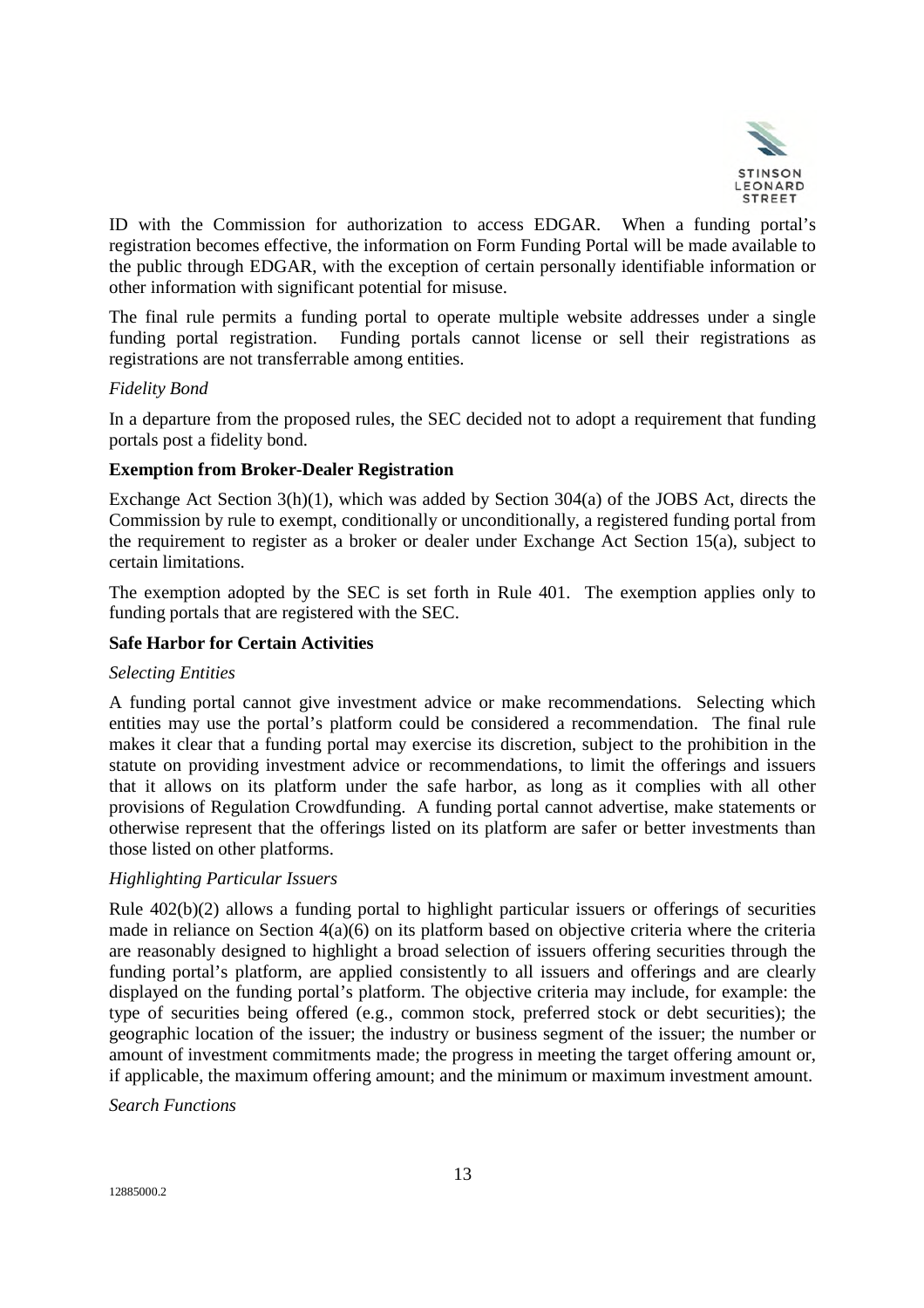

The final rule permits a funding portal to provide search functions or other tools on its platform that users could use to search, sort or categorize available offerings according to objective criteria. The final rule also permits search functions that, for example, will allow an investor to sort through offerings based on a combination of different criteria, such as by the percentage of the target offering amount that has been met, geographic proximity to the investor and number of days remaining before the closing date of an offering. However, the final rule makes clear that the search criteria may not include the advisability of investing in the issuer or its offering, or an assessment of any characteristic of the issuer, its business plan, its management or risks associated with an investment.

### *Communication Channels*

Rule 402(b)(4) addresses the terms under which a funding portal can provide communication channels by which investors can communicate with one another and with representatives of the issuer through the funding portal's platform about offerings conducted through the platform. The safe harbor specifies that a funding portal (including its associated persons, such as its employees) may not participate in these communications, other than to establish guidelines about communication and to remove abusive or potentially fraudulent communications. Under Rule 402(b)(4), a funding portal must make communication channels available to the general public and restrict the posting of comments on those channels to those who have accounts on the funding portal's platform. In addition, the funding portal must require each person posting comments to disclose clearly with each posting in the channel whether he or she is a founder or an employee of an issuer engaging in promotional activities on behalf of the issuer, or is otherwise compensated or will receive any compensation for promoting an issuer.

### *Advising the Issuer*

Rule 402(b)(5) permits a funding portal to advise an issuer about the structure or content of the issuer's offering, including assisting the issuer in preparing offering documentation. A funding portal can, for example, provide pre-drafted templates or forms for an issuer to use in its offering that will help it comply with its proposed disclosure obligations. Other examples of permissible assistance can include advice about the types of securities the issuer can offer, the terms of those securities and the procedures and regulations associated with crowdfunding.

## *Paying for Referrals*

Rule 402(b)(6) permits a funding portal to compensate a third party for referring a person to the funding portal if the third party does not provide the funding portal with personally identifiable information about any investor and the compensation, other than that paid to a registered broker or dealer, is not based, directly or indirectly, on the purchase or sale of a security in reliance on Section  $4(a)(6)$  of the Securities Act offered on or through the funding portal's platform.

## *Compensation Arrangements With Registered Broker-Dealers*

Subject to certain limitations, Rule 402(b)(7) specifies that a funding portal may pay or offer to pay compensation to a registered broker or dealer for services, including for referring a person to the funding portal, in connection with the offer or sale of securities by the funding portal in reliance on Section 4(a)(6) of the Securities Act.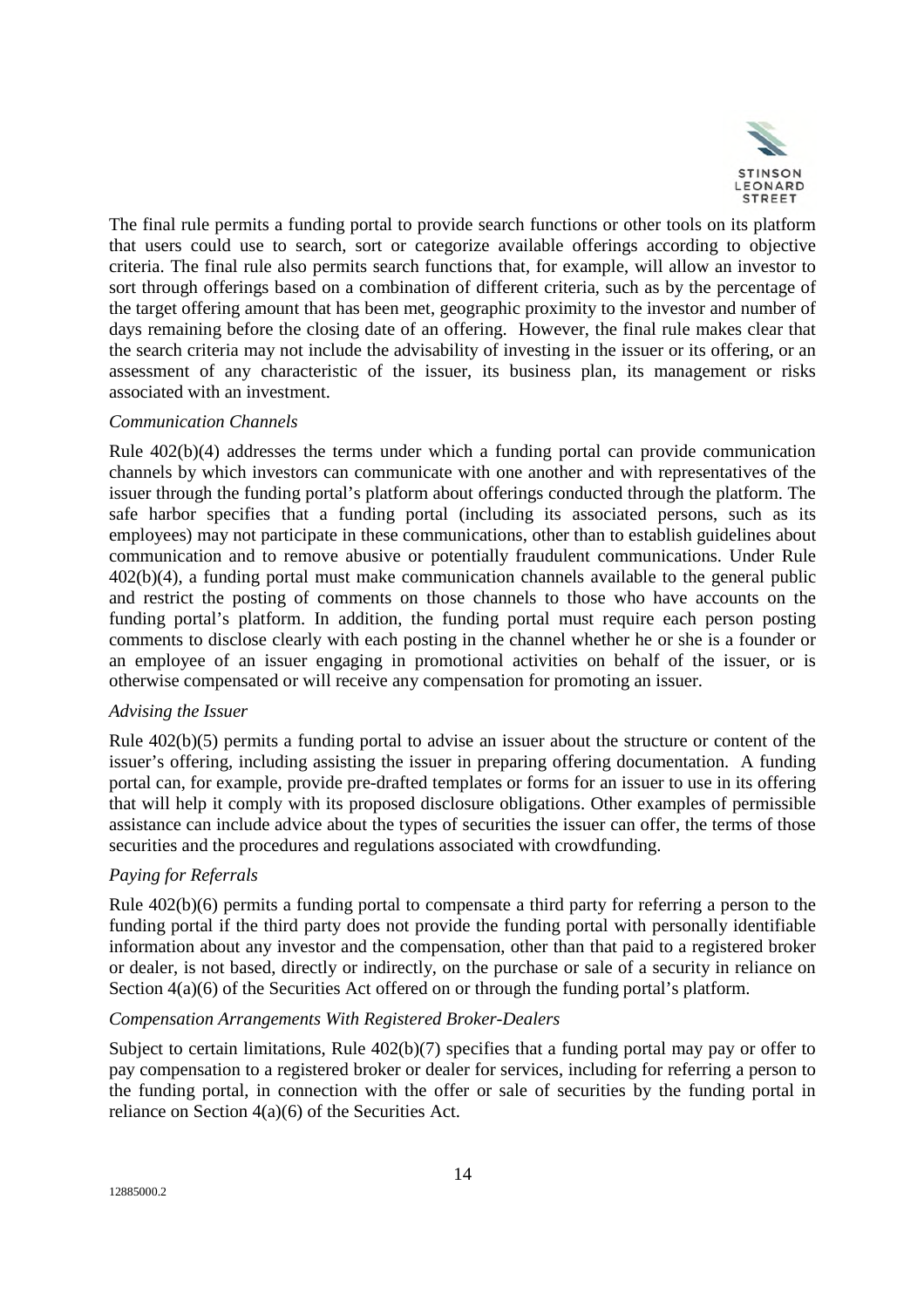

In addition, Rule 402(b)(8) permits a funding portal to provide services to, and receive compensation from, a registered broker-dealer in connection with the funding portal's offer or sale of securities in reliance on Section 4(a)(6), subject to certain limitations.

### *Advertising*

Rule 402(b)(9) permits a funding portal to advertise its existence and identify one or more issuers or offerings available on the portal on the basis of objective criteria, as long as:

- the criteria are reasonably designed to identify a broad selection of issuers offering securities through the funding portal's platform and are applied consistently to all potential issuers and offerings;
- the criteria may include, among other things, the type of securities being offered (for example, common stock, preferred stock or debt securities); the geographic location of the issuer; the industry or business segment of the issuer; the expressed interest by investors, as measured by number or amount of investment commitments made, progress in meeting the issuer's target offering amount or, if applicable, the maximum offering amount; and the minimum or maximum investment amount; and
- the funding portal does not receive special or additional compensation for identifying the issuer or offering in this manner.

### *Denying Access to the Platform*

Rule 402(b)(10) permits a funding portal to deny access to its platform to, or cancel an offering of, an issuer that the funding portal believes may present the potential for fraud or otherwise raises investor protection concerns. The Rule is consistent with Rule 301(c)(2), which requires an intermediary to deny access if it has a reasonable basis for believing that the issuer or the offering presents the potential for fraud or otherwise raises concerns about investor protection.

#### *Accepting Investor Commitments*

Rule 402(b)(11) permits a funding portal to accept, on behalf of an issuer, an investment commitment for securities offered in reliance on Section 4(a)(6) of the Securities Act by that issuer on the funding portal's platform. The safe harbor does not permit funding portals to handle customer funds.

#### *Directing Transmission of Funds*

Proposed Rule 402(b)(12) permits a funding portal to direct investors where to transmit funds or remit payment in connection with the purchase of securities offered and sold in reliance on Section 4(a)(6) of the Securities Act.

402(b)(13) permits a funding portal to direct a qualified third party, as required by Rule 303(e), to release proceeds to an issuer upon completion of a crowdfunding offering or to return proceeds to investors in the event an investment commitment or an offering is cancelled.

#### *Posting News*

The final rules do not include a safe harbor that permits a funding portal to post news, such as market news and news about a particular issuer or industry, on its platform. The SEC believes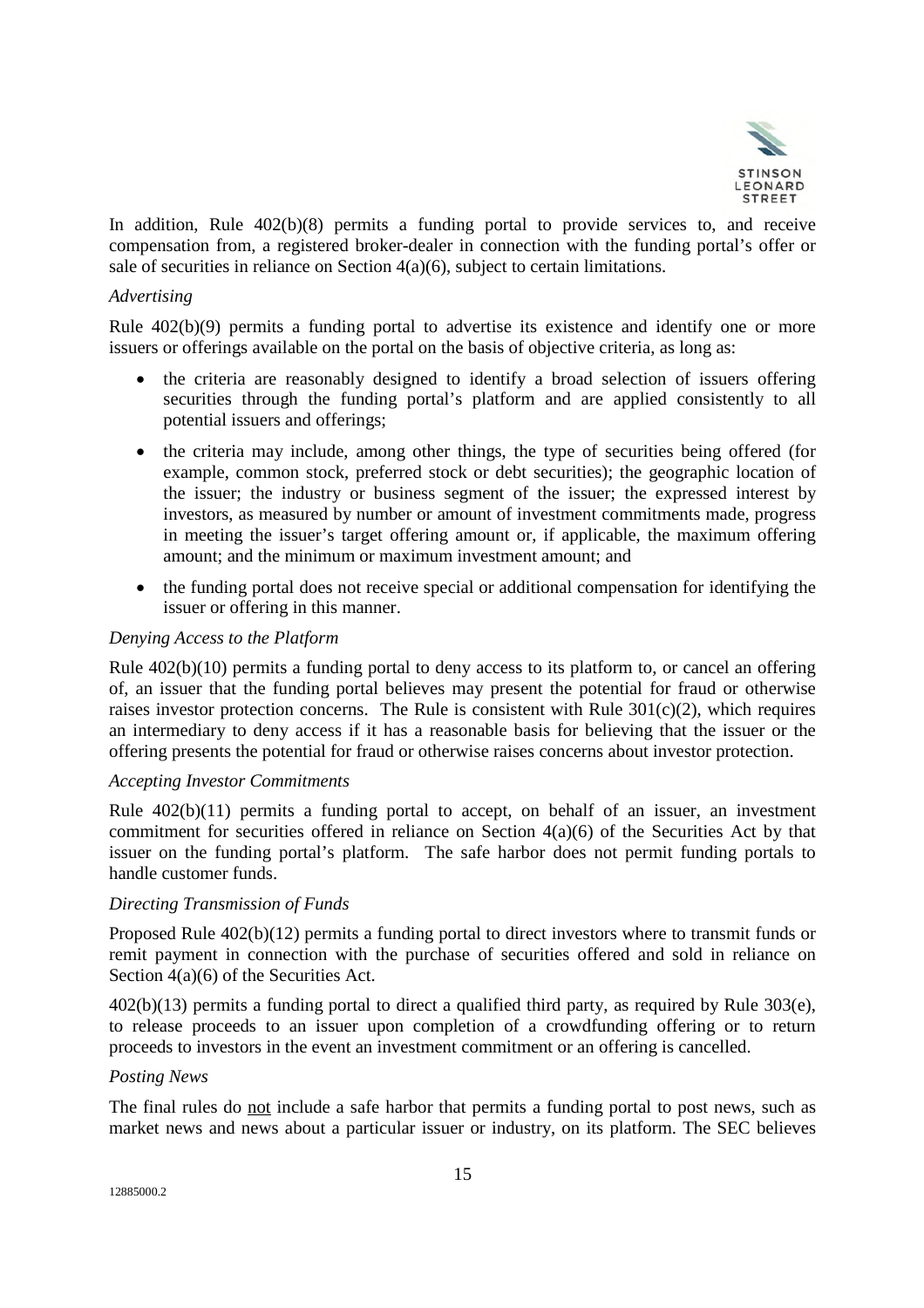

the permissibility of posting news should be a facts and circumstances determination. When posting news, funding portals will need to ensure that they do not violate the prohibition on giving investment advice and recommendations. For example, if a funding portal selectively determines which news articles to post or posts only flattering or positive news, then the funding portal is more likely to be giving impermissible investment advice or recommendations.

## **Compliance**

## *Policies and Procedures*

Rule 403(a) requires a funding portal to implement written policies and procedures reasonably designed to achieve compliance with the federal securities laws and the rules and regulations thereunder relating to its business as a funding portal.

A funding portal may rely on the representations of others when meeting certain requirements under Regulation Crowdfunding, unless the funding portal has reason to question the reliability of those representations. The SEC believes that when a funding portal relies on the representations of others to form a reasonable basis, the funding portal should have policies and procedures regarding under what circumstances it can reasonably rely on such representations and when additional investigative steps may be appropriate. The SEC also believes that a funding portal's policies and procedures should cover not only permitted activities, but also address prohibited activities. For example, a funding portal should have policies and procedures on the criteria used to limit, highlight and advertise issuers and offerings.

## *Privacy*

Rule 403 subjects funding portals to the same privacy rules as those applicable to brokers. Regulation S-P governs the treatment of nonpublic personal information by brokers, among others. Regulation S-AM allows a consumer, in certain limited situations, to block affiliates of covered persons (i.e., brokers, dealers, investment companies and both investment advisers and transfer agents registered with the Commission) from soliciting the consumer based on eligibility information. Regulation S-ID generally requires brokers to develop and implement a written identity theft prevention program that is designed to detect, prevent and mitigate identity theft in connection with certain existing accounts or the opening of new accounts.

#### *Inspections and Examinations*

Under Rule 403(c) of Regulation Crowdfunding, a funding portal is required to permit the examination and inspection of all of its business and business operations that relate to its activities as a funding portal, such as its premises, systems, platforms and records, by the SEC's representatives and by representatives of the registered national securities association of which it is a member.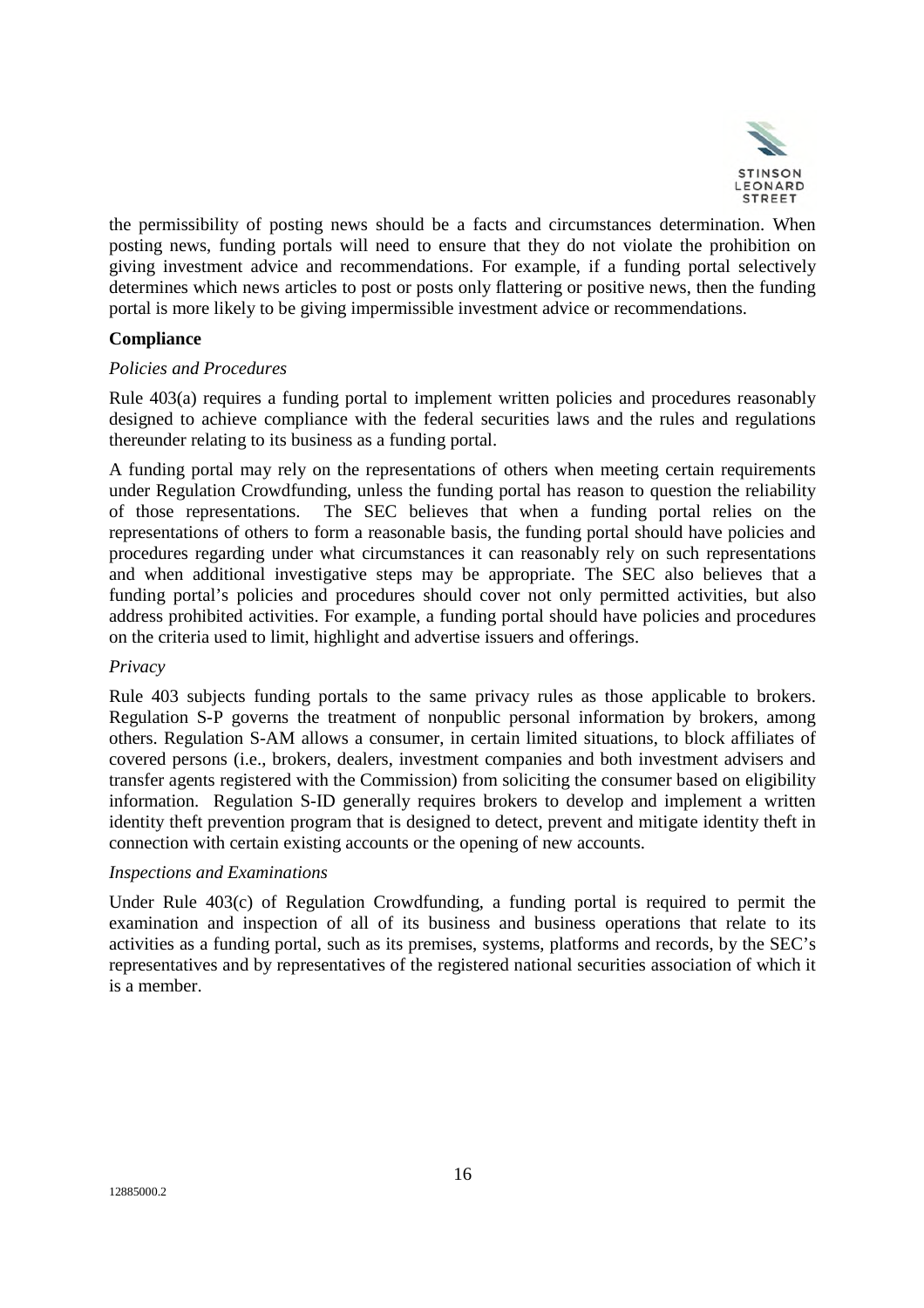

# *Records to be Created and Maintained by Funding Portals*

Rule 404(a) requires funding portals to make and preserve certain records for five years, with the records retained in a readily accessible place for at least the first two years.

### **Miscellaneous Provisions**

## **Insignificant Deviations from Regulation Crowdfunding**

Rule 502 of Regulation Crowdfunding provides issuers a safe harbor for insignificant deviations from a term, condition or requirement of Regulation Crowdfunding. To qualify for the safe harbor, the issuer relying on the exemption has to show that:

- the failure to comply with a term, condition or requirement was insignificant with respect to the offering as a whole;
- the issuer made a good faith and reasonable attempt to comply with all applicable terms, conditions and requirements of Regulation Crowdfunding; and
- the issuer did not know of the failure to comply, where the failure to comply with a term, condition or requirement was the result of the failure of the intermediary to comply with the requirements of Section 4A(a) and the related rules, or such failure by the intermediary occurred solely in offerings other than the issuer's offering.

#### **Restrictions on Resales**

Rule 501 provides that securities issued in a transaction pursuant to Section 4(a)(6) may not be transferred by any purchaser of such securities during the one-year period following the purchase of securities unless such securities are transferred:

- to the issuer of the securities;
- to an accredited investor;
- as part of an offering registered with the Commission; or
- to a member of the family of the purchaser or the equivalent, to a trust controlled by the purchaser, to a trust created for the benefit of a member of the family of the purchaser or the equivalent, or in connection with the death or divorce of the purchaser or other similar circumstance.

#### **Information Available to States**

Under Section 4A(d), the SEC must make available, or cause to be made available by the relevant intermediary, the information required under Section 4A(b). Accordingly, the rules require issuers to file on EDGAR the information required by Section 4A(b) and the related rules. Information filed on EDGAR is publicly available and would, therefore, be available to each state, territory and the District of Columbia.

### **Exemption from Section 12(g)**

Rule 12g-6 provides that securities issued pursuant to an offering made under Section 4(a)(6) are exempted from the record holder count under Section  $12(g)$ , provided that the issuer is current in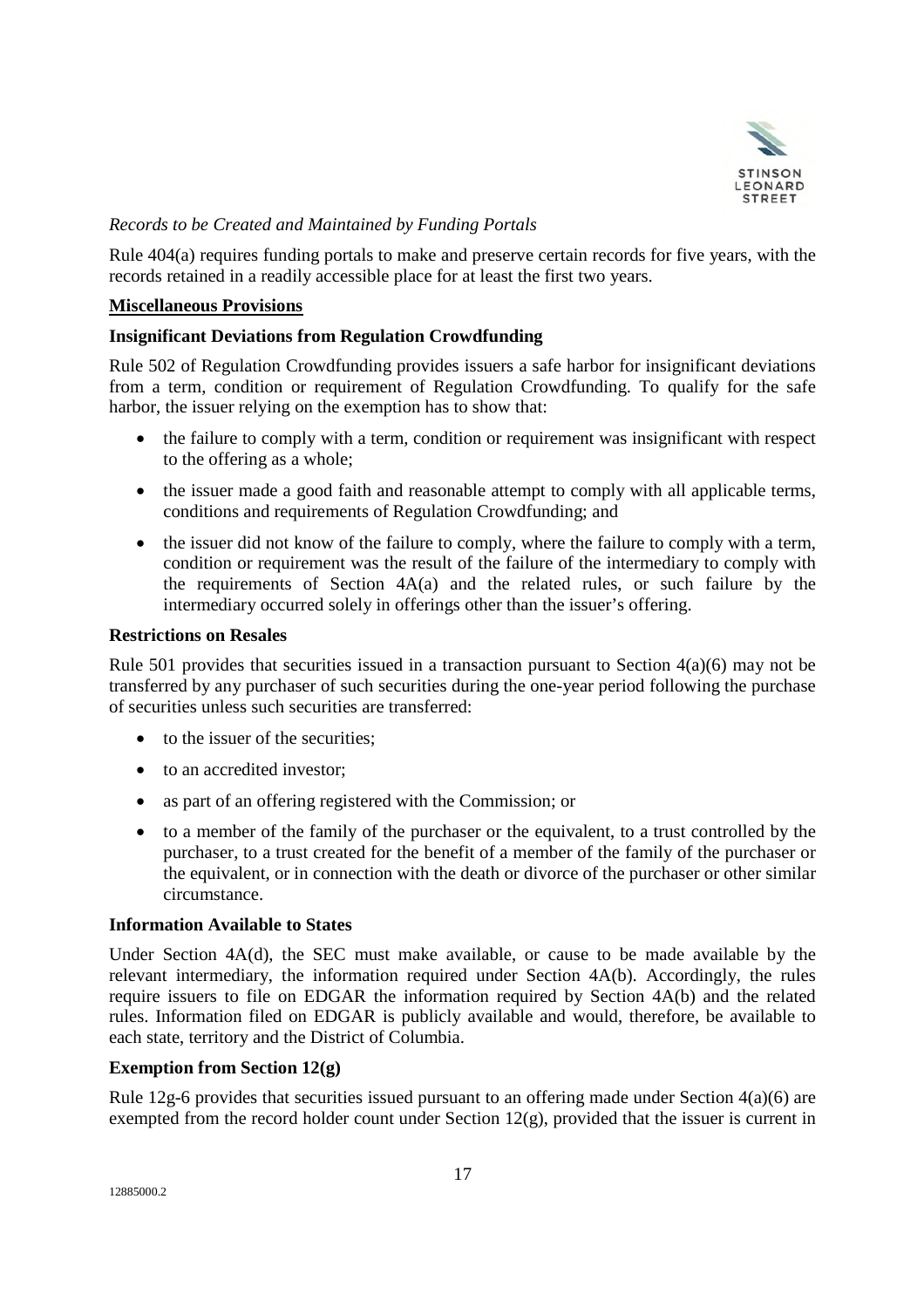

its ongoing annual reports required pursuant to Rule 202 of Regulation Crowdfunding, has total assets as of the end of its last fiscal year not in excess of \$25 million, and has engaged the services of a transfer agent registered with the Commission pursuant to Section 17A of the Exchange Act.

Section  $12(g)$  registration will be required only if, on the last day of the fiscal year the company has total assets in excess of the \$25 million total asset threshold, or the class of equity securities is held by more than 2,000 persons or 500 persons who are not accredited investors. In such circumstances, an issuer that exceeds the thresholds in Section  $12(g)$  and has total assets of \$25 million or more will be required to begin reporting under the Exchange Act the fiscal year immediately following the end of the two-year transition period. An issuer entering Exchange Act reporting will be considered an "emerging growth company" to the extent the issuer otherwise qualifies for such status.

An issuer seeking to exclude a person from the record holder count has the responsibility for demonstrating that the securities held by the person were initially issued in an offering made under Section 4(a)(6).

## **Scope of Statutory Liability**

Securities Act Section 4A(c) provides that an issuer will be liable to a purchaser of its securities in a transaction exempted by Section  $4(a)(6)$  if the issuer, in the offer or sale of the securities, makes an untrue statement of a material fact or omits to state a material fact required to be stated or necessary in order to make the statements, in light of the circumstances under which they were made, not misleading, provided that the purchaser did not know of the untruth or omission, and the issuer does not sustain the burden of proof that such issuer did not know, and in the exercise of reasonable care could not have known, of the untruth or omission.

Section  $4A(c)(3)$  defines, for purposes of the liability provisions of Section 4A, an issuer as including "any person who offers or sells the security in such offering." The SEC specifically declined to exempt funding portals (or any intermediaries) from the statutory liability provision of Section 4A(c) or to interpret this provision as categorically excluding such intermediaries. The SEC believes that the determination of "issuer" liability for an intermediary under Section 4A(c) will turn on the facts and circumstances of the particular matter in question. The SEC believes that there are appropriate steps that intermediaries might take in exercising reasonable care in light of this liability provision. These steps may include establishing policies and procedures that are reasonably designed to achieve compliance with the requirements of Regulation Crowdfunding, and conducting a review of the issuer's offering documents, before posting them to the platform, to evaluate whether they contain materially false or misleading information.

#### **Disqualification Provisions**

The final rules provide for issuer "bad actor" disqualification provisions that are closely aligned with similar provisions in Rules 262 and 506. The final rules also establish "bad actor" disqualification provisions under which an intermediary would not be eligible to effect or participate in transactions conducted pursuant to Securities Act Section 4(a)(6).

## **Secondary Market Trading**